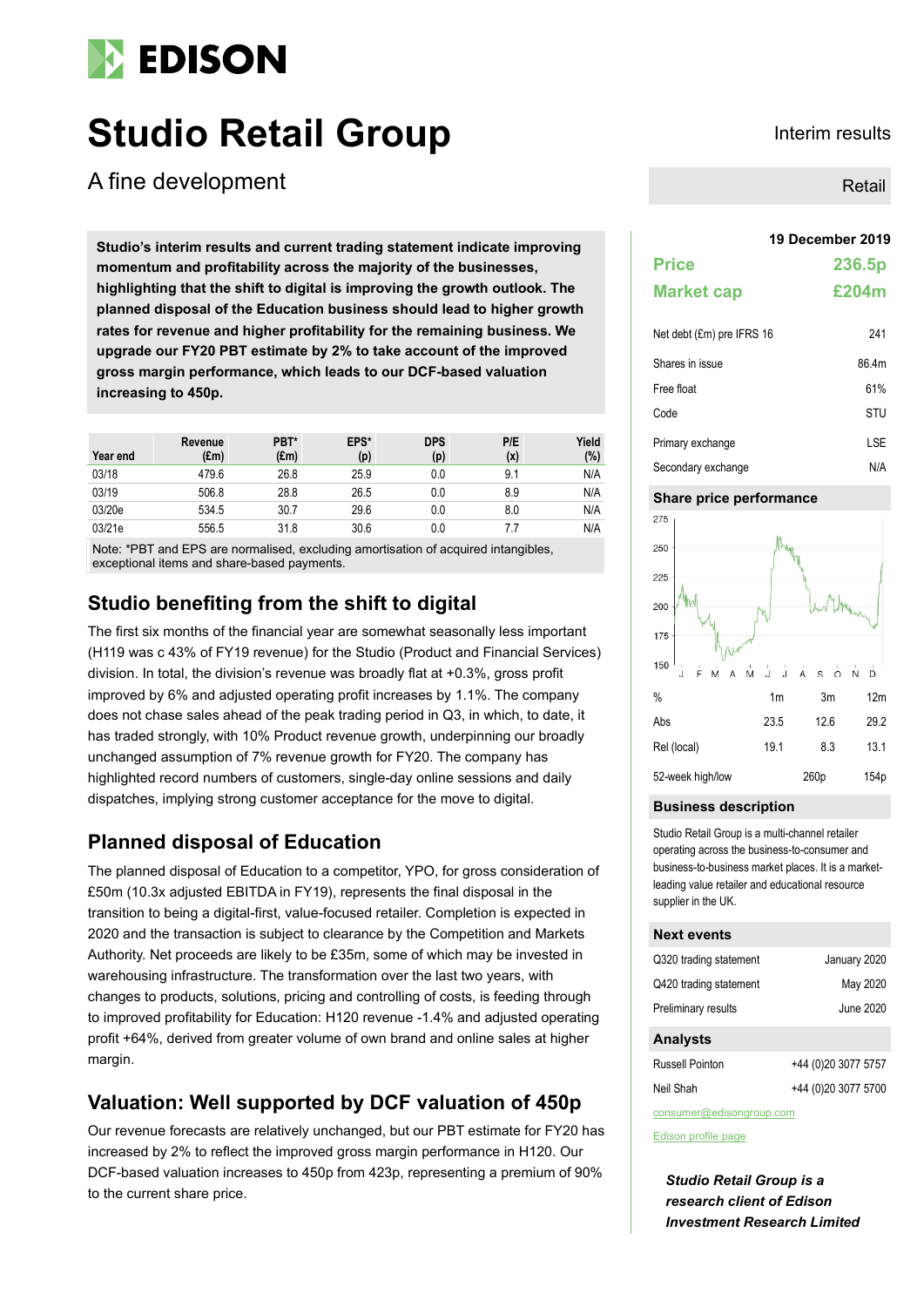

### **Exhibit 1: Financial summary**

|                                                    | £'000s<br>2018     | 2019                | 2020e          | 2021e       |
|----------------------------------------------------|--------------------|---------------------|----------------|-------------|
| 31 March year end                                  | <b>IFRS</b>        | <b>IFRS</b>         | <b>IFRS</b>    | <b>IFRS</b> |
| <b>PROFIT &amp; LOSS</b>                           |                    |                     |                |             |
| Revenue                                            | 479,613            | 506,807             | 534,490        | 556,540     |
| Cost of Sales                                      | (281, 706)         | (298,000)           | (308, 787)     | (319, 185)  |
| <b>Gross Profit</b>                                | 197,907            | 208,807             | 225,703        | 237,355     |
| <b>EBITDA</b>                                      | 46,594             | 50,948              | 54,789         | 55,929      |
| Operating Profit (before amort. and except.)       | 38,171             | 41,510              | 43,496         | 45,791      |
| Intangible Amortisation                            | (1,996)            | (2, 167)            | (1,095)        | (2, 111)    |
| Operating profit pre excl post-intang amortisation | 36,175             | 39,343              | 42,401         | 43,681      |
| Exceptionals                                       | 0                  | (4, 158)            | 0              | 0           |
| Other/share based payments                         | (199)              | (926)               | (1,000)        | (1,000)     |
| <b>Operating Profit</b>                            | 35,976             | 34,259              | 41,401         | 42,681      |
| Net Interest                                       | (9, 130)           | (9,656)             | (10, 707)      | (10, 920)   |
| Derivatives, other                                 | (4,701)            | 4,750               | 0              | 0           |
| Profit Before Tax (norm)                           | 26,846             | 28,761              | 30,694         | 31,761      |
| Profit Before Tax (FRS 3)                          | 22,145             | 29,353              | 30,694         | 31,761      |
| Tax                                                | 2,081              | 741                 | (6, 139)       | (6, 352)    |
| Profit After Tax (norm)                            | 22,399             | 22,882              | 25,556         | 26,409      |
| Profit After Tax (FRS 3)                           | 24,226             | 30,094              | 24,556         | 25,409      |
|                                                    |                    |                     |                |             |
| Average Number of Shares Outstanding (m)           | 86.3               | 86.3                | 86.3           | 86.3        |
| EPS - normalised (p)                               | 25.9               | 26.5                | 29.6           | 30.6        |
| EPS - normalised and fully diluted (p)             | 25.9               | 26.5                | 29.6           | 30.6        |
| EPS - (IFRS) (p)                                   | 28.1               | 34.9                | 28.4           | 29.4        |
| Dividend per share (p)                             | 0.0                | 0.0                 | 0.0            | 0.0         |
| Gross Margin (%)                                   | 41.3               | 41.2                | 42.2           | 42.6        |
| EBITDA Margin (%)                                  | 9.7                | 10.1                | 10.3           | 10.0        |
| Operating Margin (before GW and except.) (%)       | 8.0                | 8.2                 | 8.1            | 8.2         |
| <b>BALANCE SHEET</b>                               |                    |                     |                |             |
| <b>Fixed Assets</b>                                | 81,675             | 81,025              | 88,489         | 89,241      |
| Intangible Assets                                  | 25,175             | 24,952              | 23,734         | 22,624      |
| <b>Tangible Assets</b>                             | 47,596             | 45,517              | 55,394         | 57,257      |
| Investments                                        | 8,904              | 10,556              | 9,360          | 9,360       |
| <b>Current Assets</b>                              | 311,878            | 322,887             | 341,738        | 362,636     |
| <b>Stocks</b>                                      | 54,375             | 48,757              | 60,722         | 62,700      |
| Debtors                                            | 230,802            | 235,923             | 252,494        | 264,441     |
| Cash                                               | 26,244             | 37,603              | 27,997         | 34,970      |
| Other                                              | 457                | 604                 | 525            | 525         |
| <b>Current Liabilities</b>                         | (81, 190)          | (76, 415)           | (83, 729)      | (86, 970)   |
| Creditors                                          | (80, 618)          | (75, 917)           | (83, 211)      | (86, 452)   |
| Short term borrowings                              | (572)              | (498)               | (518)          | (518)       |
| Long Term Liabilities                              | (273, 170)         | (282, 215)          | (273, 812)     | (270, 812)  |
| Long term borrowings                               | (258,001)          | (270, 545)          | (264, 192)     | (264, 192)  |
| Other long term liabilities                        | (15, 169)          | (11, 670)           | (9,620)        | (6,620)     |
| <b>Net Assets</b>                                  | 39,193             | 45,282              | 72,686         | 94,094      |
| <b>CASH FLOW</b>                                   |                    |                     |                |             |
|                                                    |                    |                     |                |             |
| <b>Operating Cash Flow</b>                         | 11,439             | 22,356<br>(10, 017) | 19,194         | 37,245      |
| Net Interest                                       | (8,365)<br>581     |                     | (10, 842)      | (10, 920)   |
| Tax                                                |                    | (1,931)             | (6, 592)       | (6, 352)    |
| Capex<br>Acquisitions/disposals                    | (10, 595)<br>(450) | (11, 545)<br>0      | (14, 260)<br>0 | (13,000)    |
|                                                    | 0                  | 0                   | 0              | 0           |
| Financing<br><b>Dividends</b>                      | 0                  | 0                   | 0              | 0           |
|                                                    |                    |                     |                |             |
| Net Cash Flow                                      | (7, 390)           | (1, 137)            | (12,500)       | 6,973       |
| Opening net debt/(cash)                            | 224,974            | 227,889             | 216,556        | 236,713     |
| HP finance leases initiated                        | (545)              | (571)               | (2, 458)       | 0           |
| Other                                              | 5,020              | 13,041              | (5, 199)       | (0)         |
| Closing net debt/(cash)                            | 227,889            | 216,556             | 236,713        | 229,740     |

Source: Company data, Edison Investment Research. Note: Financials are not adjusted for IFRS 16.